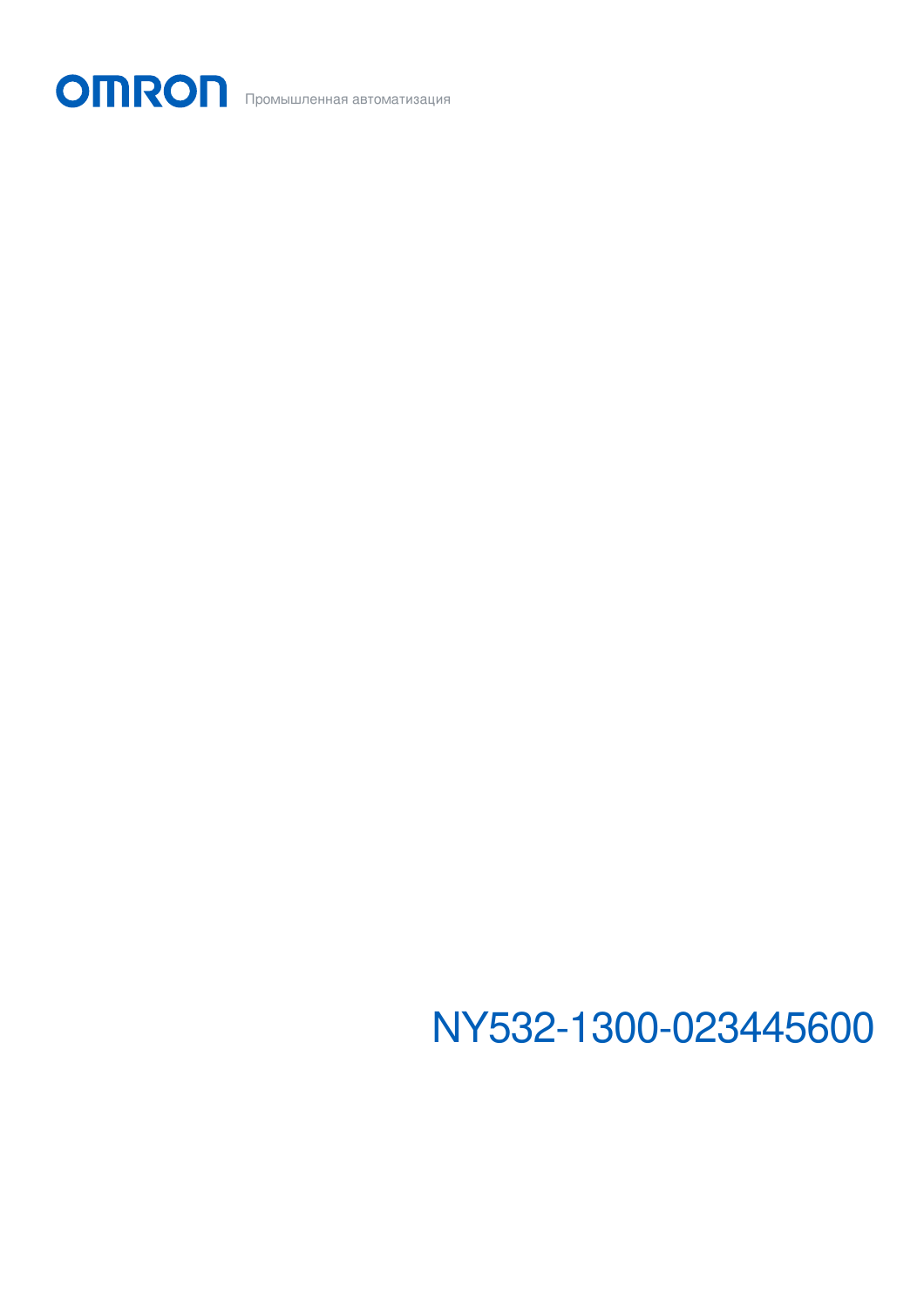# Технические характеристики

| <b>IPC</b> type                       | Panel PC                                           |
|---------------------------------------|----------------------------------------------------|
| <b>Controller type</b>                | Machine Control                                    |
| Max. number of motion axes            | 16 axes                                            |
| Screen diagonal                       | 18.5 inch                                          |
| <b>Processor family</b>               | Intel® Core™ i5                                    |
| <b>Processor specification</b>        | 7440EQ (2.9 GHz)                                   |
| <b>Cooling method</b>                 | Active cooling (fan)                               |
| <b>Memory</b>                         | 32 GB RAM (non ECC)                                |
| <b>Storage</b>                        | 128 GB CFast MLC                                   |
| <b>Operating system</b>               | Windows 10 IoT Enterprise 2019 LTSB - 64 bit       |
| <b>Expansion slot</b>                 | No Expansion                                       |
| <b>Modular port</b>                   | No Port                                            |
| <b>Communication port(s)</b>          | EtherCAT Master, EtherNet/IP, Ethernet TCP/IP, USB |
| Video output                          | $DVI-I$                                            |
| <b>Display ratio</b>                  | 16:9                                               |
| Number of pixels, horizontal          | 1920                                               |
| Number of pixels, vertical            | 1080                                               |
| Type of display                       | <b>TFT</b>                                         |
| <b>Touchscreen technology</b>         | Projected capacitive                               |
| <b>Mounting method</b>                | Build-in                                           |
| <b>Material housing</b>               | Aluminium, nickel plating                          |
| Degree of protection (IP), front side | <b>IP65</b>                                        |
| <b>Operating temperature</b>          | $0-55$ °C                                          |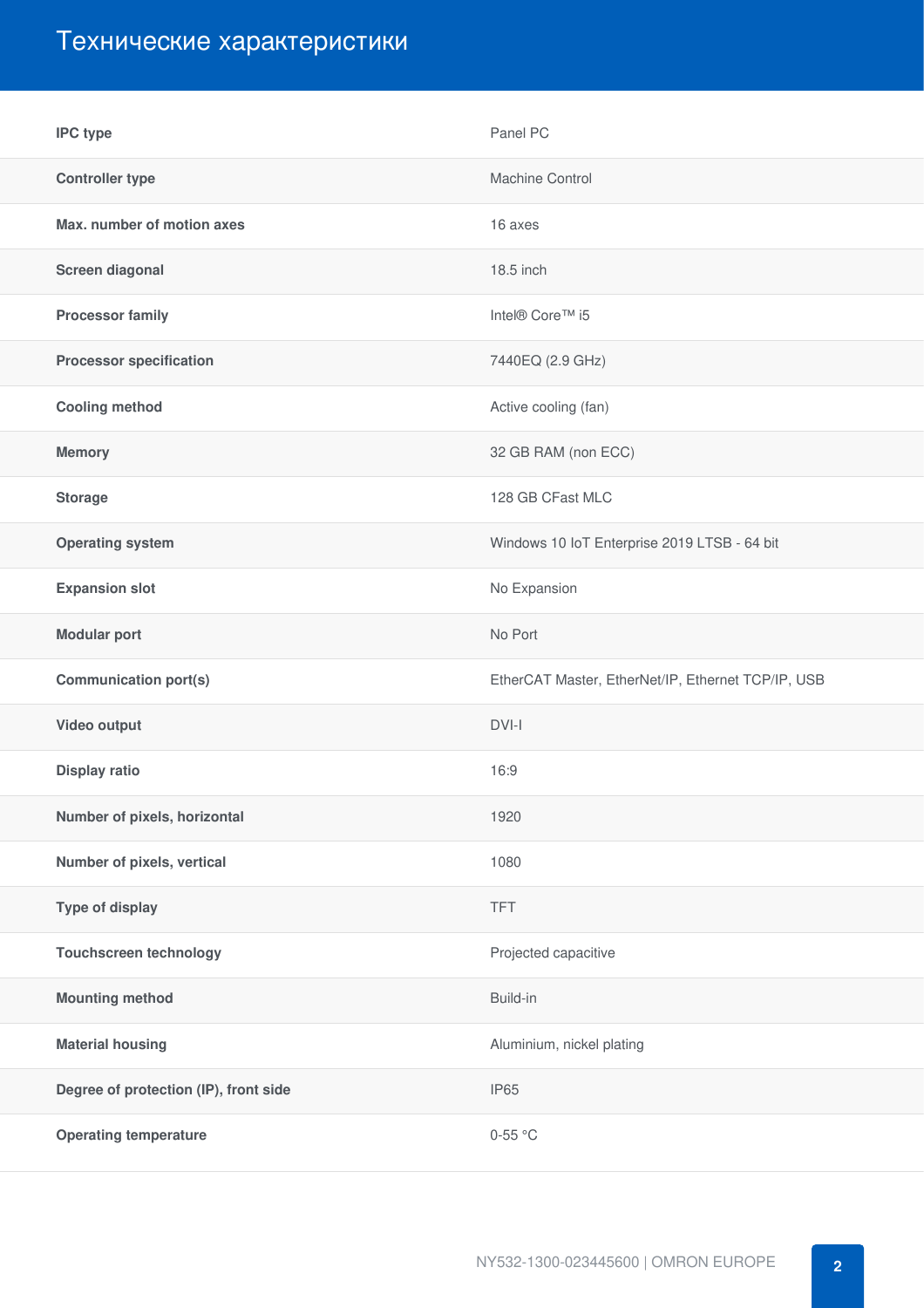| <b>Supply voltage DC</b> | 20.4-28.8 V |
|--------------------------|-------------|
| Height of the front      | 303 mm      |
| Width of the front       | 481 mm      |
| Height of panel cutout   | 285 mm      |
| Width of panel cutout    | 463 mm      |
| Weight                   | 7000 g      |

## Дополнительные принадлежности

| <b>FH-VUAB 2M</b>    | Vision system accessory FH USB cable touch panel 2 m                                            |
|----------------------|-------------------------------------------------------------------------------------------------|
| <b>FH-VUAB 5M</b>    | Vision system accessory FH USB cable touch panel 5 m                                            |
| <b>NY000-AC00 2M</b> | DVI cable 2 m                                                                                   |
| <b>NY000-AC00 5M</b> | DVI cable 5 m                                                                                   |
| <b>NYM12W-C1000</b>  | Industrial Monitor, 12.1" display with capacitive touchscreen, Build-in<br>mounting, DVI-D port |
| <b>NYM15W-C1000</b>  | Industrial Monitor, 15.4" display with capacitive touchscreen, Build-in<br>mounting, DVI-D port |
| <b>NYM19W-C1000</b>  | Industrial Monitor, 18.5" display with capacitive touchscreen, Build-in<br>mounting, DVI-D port |
| S8BA-24D24D240LF     | UPS, DIN rail type, DC-DC, 10A, 240W                                                            |
| <b>S8BW-C02</b>      | UPS Connection cable (CONTACT)                                                                  |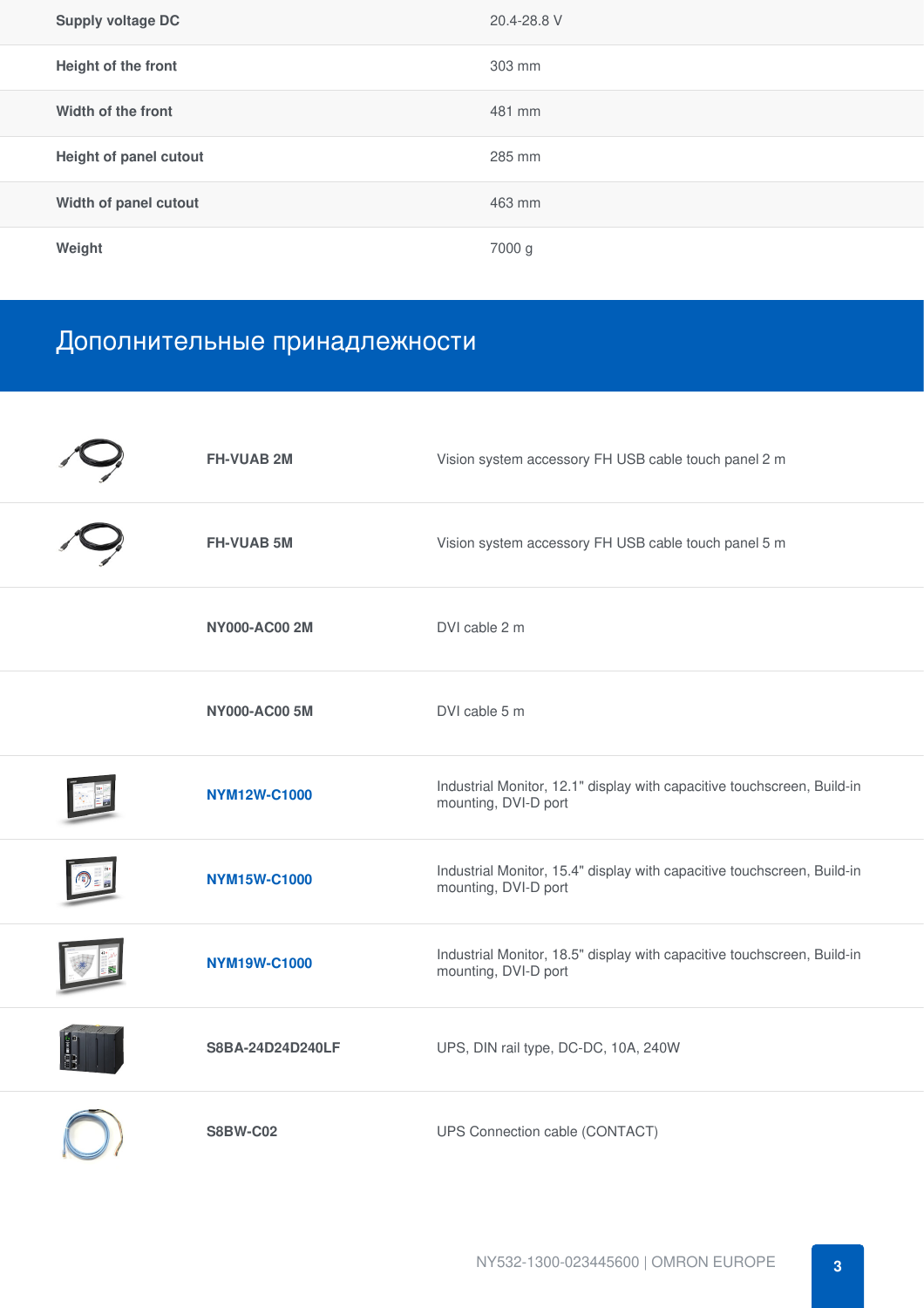**NY000-AK00** Spare part accessory kit (connectors, drive bracket, screws, etc)

Загрузка

| Библиотека дву-<br>/трехмерных CAD<br>рисунков                                                                                                                                                                  |                                                                                                                                                                                                                                                                                                                                                                                                                                                                                                                                                                                                                                                                                            |                                                                                                                                                                                                                                                   |
|-----------------------------------------------------------------------------------------------------------------------------------------------------------------------------------------------------------------|--------------------------------------------------------------------------------------------------------------------------------------------------------------------------------------------------------------------------------------------------------------------------------------------------------------------------------------------------------------------------------------------------------------------------------------------------------------------------------------------------------------------------------------------------------------------------------------------------------------------------------------------------------------------------------------------|---------------------------------------------------------------------------------------------------------------------------------------------------------------------------------------------------------------------------------------------------|
| <b>Al Machine Automation</b><br><b>Controller</b><br>Брошюра<br><b>RU</b> PDF 969.6 KB                                                                                                                          | <b>FDK CR14250SE</b><br>Паспорт безопасности<br>аккумуляторной<br>батареи<br><b>EN PDF 146.5 KB</b>                                                                                                                                                                                                                                                                                                                                                                                                                                                                                                                                                                                        | <b>Industrial PC Platform</b><br>Брошюра<br>RU PDF 5,8 MB                                                                                                                                                                                         |
| <b>NY-series Industrial PC</b><br>omono<br><b>Instructions</b><br>l<br>Справочное<br><b>РУКОВОДСТВО</b><br>EN.<br><b>PDF 11,6 MB</b>                                                                            | <b>NY-series Industrial PC</b><br>ompon<br><b>Machine Controller</b><br>strume<br>1PC Mastile a Can Shiller<br>In Kushfall Rosel PC / India (Plat Sks. PC)<br>$\begin{tabular}{ c c } \hline \multicolumn{1}{ c }{\multicolumn{1}{ c }{\multicolumn{1}{ c }{\multicolumn{1}{ c }{\multicolumn{1}{ c }{\multicolumn{1}{ c }{\multicolumn{1}{ c }{\multicolumn{1}{c}}}}}}}} \hline \multicolumn{1}{ c }{\multicolumn{1}{ c }{\multicolumn{1}{ c }{\multicolumn{1}{ c }{\multicolumn{1}{ c }{\multicolumn{1}{ c }{\multicolumn{1}{ c }{\multicolumn{1}{ c }{\multicolumn{1}{ c }{\multicolumn{1}{ c }{\multic$<br><b>EtherCAT</b><br>Руководство<br>пользователя<br>EN.<br><b>PDF 11,3 MB</b> | <b>NY-series Industrial PC</b><br><b>Machine Controller</b><br><b>EtherNet/IP</b><br>Руководство<br>пользователя<br><b>EN</b> PDF 18,8 MB                                                                                                         |
| <b>NY-series Industrial PC</b><br>ompon<br><b>Machine Controller</b><br>strange<br>IPC Mashine Cardialle<br>Industrial Pasal PC / In<br><b>Setup</b><br>Руководство<br>пользователя<br><b>PDF 4,9 MB</b><br>EN. | <b>NY-series Industrial PC</b><br>omnon<br><b>Machine Controller</b><br>stumu<br>IPC Meetise Can Suller<br>Industrial Resul PC / Industrial Bus PC<br>I<br><b>Software</b><br><b>Руководство</b><br>пользователя<br><b>PDF 11,4 MB</b><br>EN.                                                                                                                                                                                                                                                                                                                                                                                                                                              | <b>NY-series Industrial PC</b><br>100317.7<br>1710au<br><b>Motion Control</b><br><b>Instructions</b><br>H<br>Справочное<br>руководство<br>$EN$ PDF 4,8 MB                                                                                         |
| <b>NY-series Industrial PC</b><br><b>Motion Controller</b><br>Руководство<br>пользователя<br>L<br>EN.<br><b>PDF 13,0 MB</b>                                                                                     | <b>NY-series Industrial PC</b><br><b>Platform</b><br><b>Troubleshooting</b><br>I<br>Руководство<br>пользователя<br><b>PDF 12,5 MB</b><br>EN                                                                                                                                                                                                                                                                                                                                                                                                                                                                                                                                                | <b>NY-series Industrial</b><br><b>Panel PC Machine</b><br><b>Streets</b><br>IPC Mashine Centre<br>Indy after Panel PC<br>Posters start Room<br><b>Controller Hardware</b><br>$\cdots$<br>Руководство<br>пользователя<br><b>PDF 10,0 MB</b><br>EN. |

NY532-1300-023445600 | OMRON EUROPE **4**